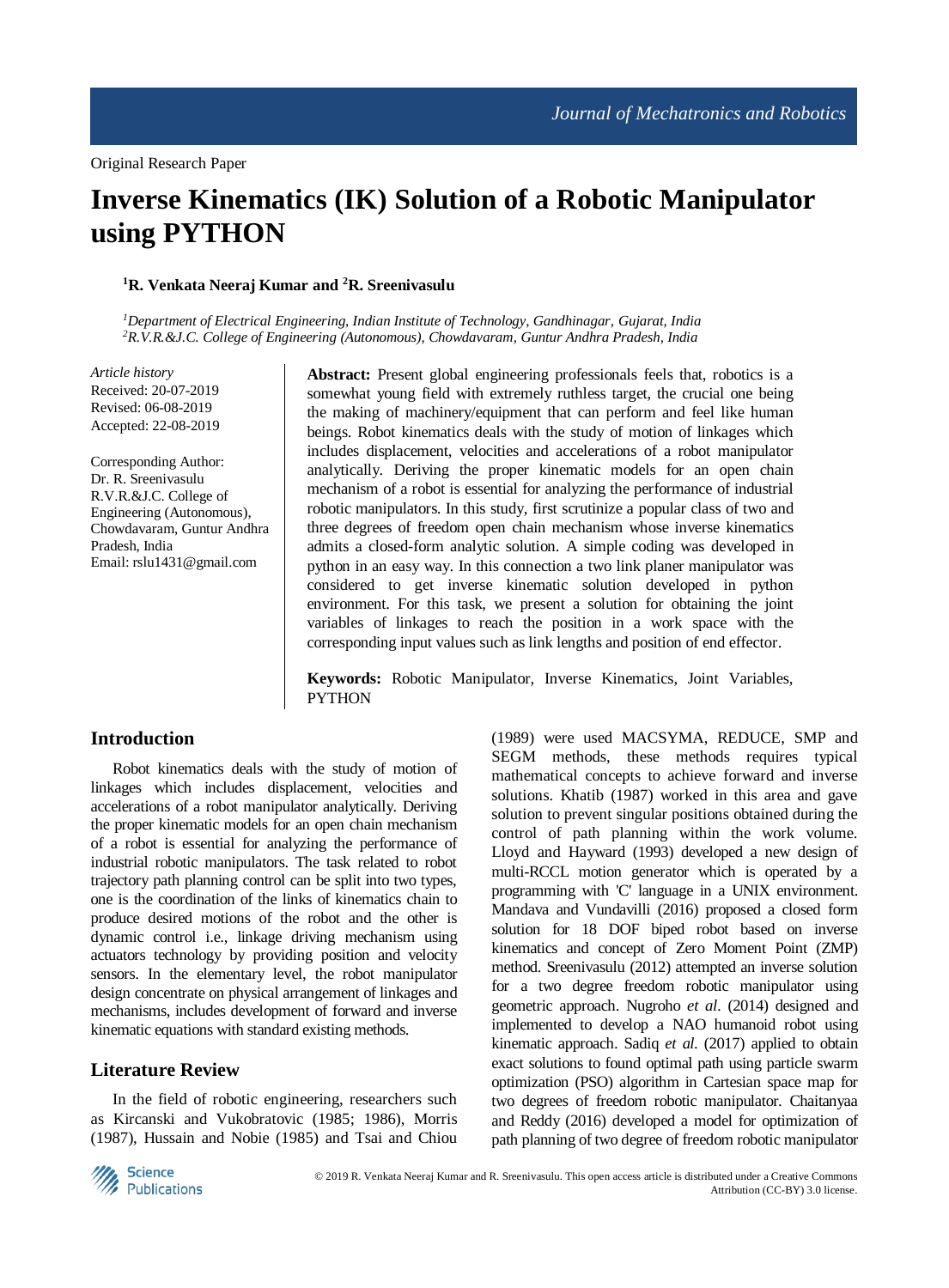using genetic algorithm approach. Kanayama *et al*. (1990) proposed a stable tracking control rule for nonholomonic vehicles to found reasonable target adapted to autonomous mobile robots. Mohamed and Duffy (1985) studied the instantaneous kinematics of end effector platform of fully parallel robot type devices using screw theory concept. Jones and Walker (2006) introduced a modular approach method to get solution for inverse kinematics for multisection continuum robots. Radavelli *et al*. (2012) presented a comparative study of kinematics of robot manipulators between DH convention and Dual Quaternion approach.

Chen *et al*. (2015) developed an improved algorithm from screw theory to estimate inverse kinematic solution for a robotic manipulator. Chirikjian (1994) also studied on kinematics of a robotic system by considering metamorphic levels. Robot kinematics and inverse solution methods for different robotic linkages described by various authors of text books like Craig (1989), Malley (2011) and Murray (2017). Raheem *et al*. (2019) presented in their work, how to enhance the work space followed by robot end effector in the space using metaheuristic methods. Hudgens and Tesar (1988) concentrate their study on kinematic studies on micromanipulators especially for parallel linkages. Sun *et al*. (2017) proposed analytical inverse kinematic solution using DH notations. Tsai and Morgan (1985), Zhuang *et al*. (1992) developed a solution for general six and five degrees of freedom manipulators by continuation methods. Veitschegger and Wu (1986) studied on measurement methods in the analysis of robot kinematics to achieve accurate end effector positions. Webster and Jones (2010) designed a kinematic model

for continuum robots with constant curvature.Yang *et al*. (2016) discussed in their book on utilization of automation techniques in the field of applied robotics.

Literature depicts that previous investigators focused on various aspects of methods involved in design and development of inverse kinematics solutions for a different configurations of roboytic manipulators. Compared to geometric approaches, programmable studies on inverse kinematic solutions have been found to be a limited extent. Also found that nobody applied PYTHON software to get inverse solution of robotic linkages with multi degrees of freedom problems especially in robotic field.

## **Inverse Kinematics**

The robot inverse kinematics task is concerned with the recognition of the whole feasible and proper sets of joint variables that would understand the solution to find out the positions and orientations of the end effector. In the inverse kinematics problem would not specify constantly a unique solution compared with forward solution i.e., number of solutions to be obtained for one end effector position to reach the specified position and orientation.

## *Case I. Two Link Planar Manipulator Manipulator*

Consider a two link planer manipulator having link lengths  $l_1$ ,  $l_2$  and joint angles  $\theta_1$  and  $\theta_2$  to reach a desired position  $(P_x, P_y)$  as shown in Fig. 1. For this, inverse solution is derived from geometric approach as per the diagram shown in Fig. 2 is as follows:

$$
p_x = l_1 \cos \theta_1 + l_2 \cos (\theta_1 + \theta_2)
$$
 (1)



**Fig. 1:** Schematic diagram of 2 link planar manipulator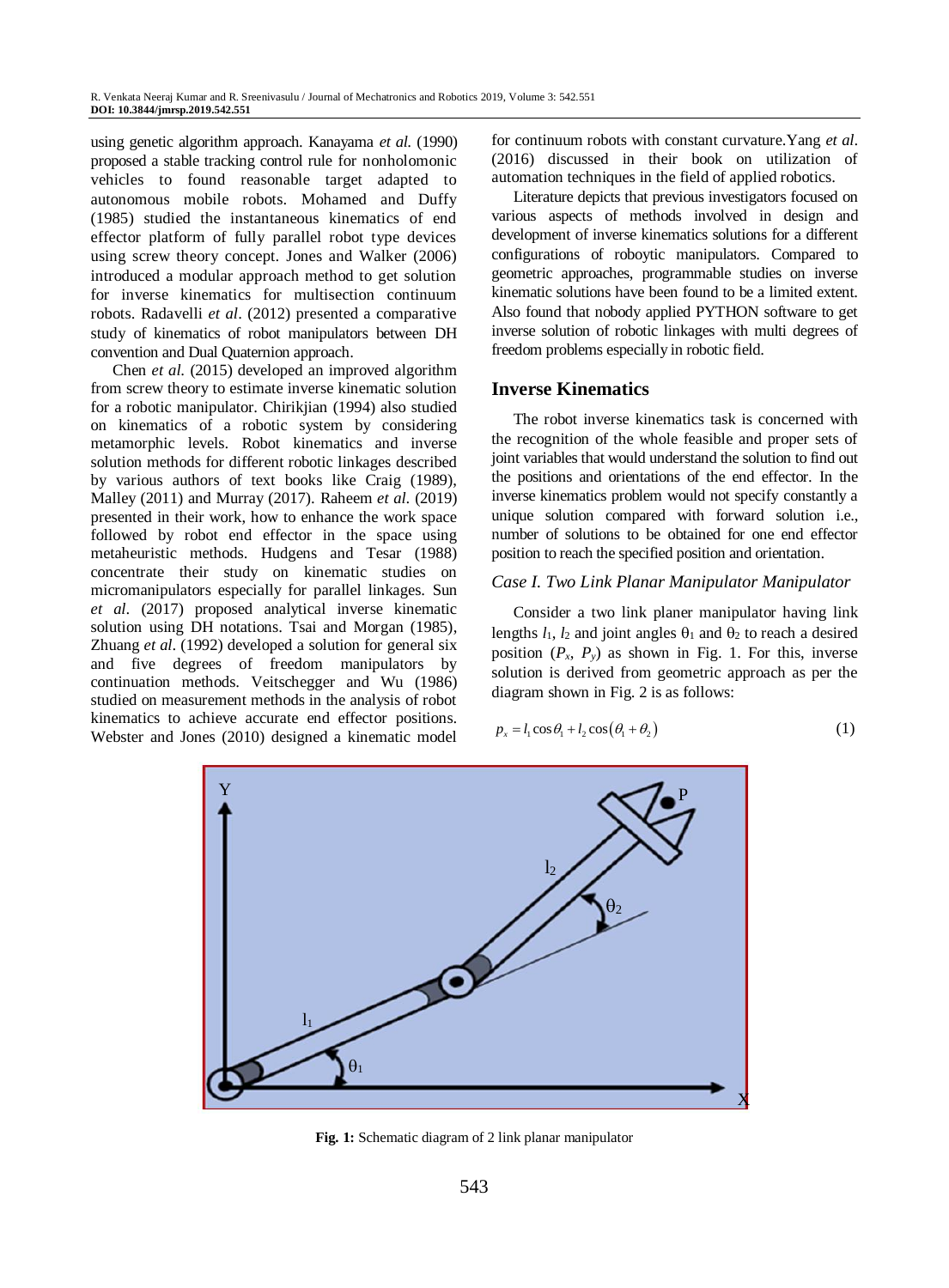

**Fig. 2:** Geometric model for a 2 link manipulator

(2)

$$
p_y = l_1 \sin \theta_1 + l_2 \sin (\theta_1 + \theta_2)
$$

 $p_x^2 + p_y^2 = l_1^2 \left( \cos^2 \theta_1 + \sin^2 \theta_1 \right)$  $+ l_2^2 \Big( cos^2 (\theta_1 + \theta_2) + sin^2 (\theta_1 + \theta_2) \Big)$ 

 $p_x^2 + p_y^2 = l_1^2 + l_2^2$ 

 $|l_2|$ <sup> $\cos \theta_1$ </sup>

 $l_x^2 + p_y^2 = l_1^2 + l_2^2$ 

 $+ p^2 = l^2 +$ 

 $p_x^2 + p_y^2 = l_1^2 + l_2^2$ 

 $\left| l_{\alpha} \right|^{cos}$ *sin*

Finally, two possible solutions for 
$$
\theta_2
$$
 can be written as:

$$
\theta_2 = \arctan 2(\pm \sin \theta_2, \cos \theta_2) \tag{5}
$$

Then, multiply each side of Equation 1 by  $\cos\theta_1$  and Equation 2 by  $sin\theta_2$  and add the resulting equations in order to find the solution of  $\theta_1$  in terms of link parameters and the known variable  $\theta_2$ :

$$
\cos \theta_1 p_x = l_1 \cos^2 \theta_1 + l_2 \cos^2 \theta_1 \cos \theta_2 - l_2 \cos \theta_1 \sin \theta_1 \sin \theta_2
$$
  
\n
$$
\sin \theta_1 p_y = l_1 \sin^2 \theta_1 + l_2 \sin^2 \theta_1 \cos \theta_2 + l_2 \sin \theta_1 \cos \theta_1 \sin \theta_2
$$
  
\n
$$
\cos \theta_1 p_x + \sin \theta_1 p_y = l_1 \left( \cos^2 \theta_1 + \sin^2 \theta_1 \right)
$$
  
\n
$$
+ l_2 \cos \theta_2 \left( \cos^2 \theta_1 + \sin^2 \theta_1 \right)
$$
  
\n
$$
- \sin \theta_1 p_x = -l_1 \sin \theta_1 \cos \theta_1 - l_2 \sin \theta_1 \cos \theta_1 \cos \theta_2
$$
  
\n
$$
+ l_2 \sin^2 \theta_1 \sin \theta_2 \cos \theta_1 p_y = l_1 \sin \theta_1 \cos \theta_1
$$
  
\n
$$
+ l_2 \cos \theta_1 \sin \theta_1 \cos \theta_2 + l_2 \cos^2 \theta_1 \sin \theta_2 - \sin \theta_1 p_x
$$
  
\n
$$
+ \cos \theta_1 p_y = l_2 \sin \theta_2 \left( \cos^2 \theta_1 + \sin^2 \theta_1 \right)
$$

The simplified equation obtained as follows:

$$
\cos\theta_1 p_x + \sin\theta_1 p_y = l_1 + l_2 \cos\theta_2 \tag{6}
$$

$$
-\sin\theta_1 p_x + \cos\theta_1 p_y = l_2 \sin\theta_2 \tag{7}
$$

$$
p_x^2 + p_y^2 = l_1^2 + l_2^2 + 2l_1l_2 \cos\theta_2
$$

$$
\cos\theta_2 = \frac{\left(p_x^2 + p_y^2 - l_1^2 - l_2^2\right)}{2l_1l_2}
$$

 $p_x^2 + p_y^2 = l_1^2 + l_2^2 + 2l_1l_2 \left( \cos \theta_2 \left( \cos^2 \theta_1 + \sin^2 \theta_1 \right) \right)$ 

 $\theta$ , cos  $\theta_2$  – cos  $\theta$ , sin  $\theta$ , sin  $\theta$  $\theta$ , cos  $\theta_2$  + sin  $\theta$ , cos  $\theta$ , sin  $\theta$ .

 $p_x^2 = l_1^2 \cos^2 \theta_1 + l_2^2 \cos^2 (\theta_1 + \theta_2) + 2l_1l_2 \cos \theta_1 \cos (\theta_1 + \theta_2)$  $p_y^2 = l_1^2 sin^2\theta_1 + l_2^2 sin^2(\theta_1 + \theta_2) + 2l_1l_2 sin\theta_1 sin(\theta_1 + \theta_2)$ 

 $\left(\sin\theta_1\cos\theta_2+\cos\theta_1\sin\theta_2\right)$ 

 $\theta$  (sin  $\theta$ , cos  $\theta_2$  + cos  $\theta_3$ , sin  $\theta_4$ 

 $1 \, {\rm e}^{\rm 2}$   ${\rm e}^{\rm 2}$   ${\rm e}^{\rm 2}$   ${\rm e}^{\rm 1}$   ${\rm e}^{\rm 1}$   ${\rm e}^{\rm 2}$  $_1$  (sin  $v_1$  cos  $v_2$  + cos  $v_1$  sin  $v_2$ 

 $\theta_{\rm s}$  – sin  $\theta_{\rm s}$  sin  $\theta_{\rm s}$ 

 $\cos \theta_s - \sin \theta_s \sin$ 

 $+2l_1l_2(\cos\theta_1\cos(\theta_1+\theta_2)+\sin\theta_1\sin(\theta_1+\theta_2))$ 

 $\sin \theta$  (sin  $\theta$ , cos  $\theta_2$  + cos  $\theta_3$  sin

 $\left(\cos\theta_1(\cos\theta_1\cos\theta_2-\sin\theta_1\sin\theta_2)\right)$  $\left(+\sin\theta_1\left(\sin\theta_1\cos\theta_2+\cos\theta_1\sin\theta_2\right)\right)$ 

 $+2lL\left(\cos\theta_1(\cos\theta_1\cos\theta_2-\sin\theta_1\sin\theta_2)\right)$ 

 $l_1 l_2 \begin{pmatrix} cos^2\theta_1 cos\theta_2 - cos\theta_1 sin\theta_1 sin\theta_2 \\ +sin^2\theta_1 cos\theta_2 + sin\theta_1 cos\theta_1 sin\theta_2 \end{pmatrix}$ 

 $+2l_1l_2 \left( \cos^2 \theta_1 \cos \theta_2 - \cos \theta_1 \sin \theta_1 \sin \theta_2 \right)$  $\left( +\sin^2\theta_1\cos\theta_2 + \sin\theta_1\cos\theta_1\sin\theta_2 \right)$ 

 $2l_1l_2 \begin{pmatrix} \cos^2\theta_1\cos\theta_2-\cos\theta_1\sin\theta_1\sin\theta_1\\+\sin^2\theta_1\cos\theta_2+\sin\theta_1\cos\theta_1\sin\theta_1\end{pmatrix}$ 

$$
\sin \theta_2 = \pm \sqrt{1 - \left(\frac{p_x^2 + p_y^2 - l_1^2 - l_2^2}{2l_1l_2}\right)^2}
$$
 (4)

(3)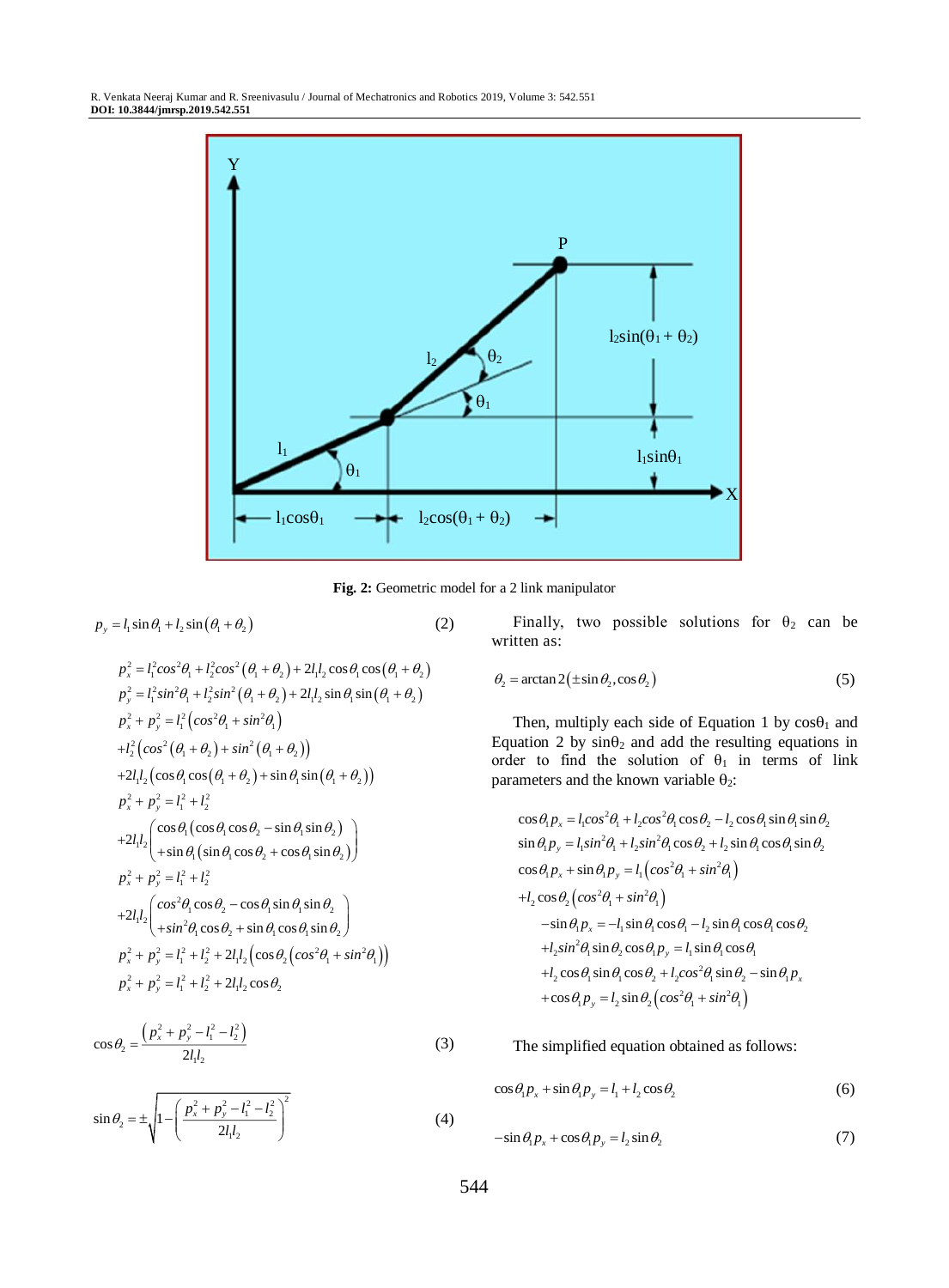Now, multiply each side of Equation 6 by  $p<sub>x</sub>$  and Equation 7 by  $p_y$  and add the resulting equations in order to obtain cos  $\theta_1$ :

$$
\cos \theta_1 p_x^2 + \sin \theta_1 p_x p_y = p_x (l_1 + l_2 \cos \theta_2)
$$
  

$$
-\sin \theta_1 p_x p_y + \cos \theta_1 p_y^2 = p_y l_2 \sin \theta_2
$$
  

$$
\cos \theta_1 (p_x^2 + p_y^2) = p_x (l_1 + l_2 \cos \theta_2) + p_y l_2 \sin \theta_2
$$

Therefore:

$$
\cos \theta_1 = \frac{p_x (l_1 + l_2 \cos \theta_2) + p_y l_2 \sin \theta_2}{p_x^2 + p_y^2}
$$
 (8)

 $sin\theta_1$  is obtained as:

$$
\sin \theta_1 = \pm \sqrt{1 - \left( \frac{p_x (l_1 + l_2 \cos \theta_2) + p_y l_2 \sin \theta_2}{p_x^2 + p_y^2} \right)^2}
$$
(9)

As a result, two possible solutions for  $\theta_1$  can be written:

$$
\theta_{1} = \arctan 2 \begin{bmatrix} \pm \sqrt{1 - \left( \frac{p_{x}(l_{1} + l_{2} \cos \theta_{2}) + p_{y} l_{2} \sin \theta_{2}}{p_{x}^{2} + p_{y}^{2}} \right)^{2}}, \\ \frac{p_{x}(l_{1} + l_{2} \cos \theta_{2}) + p_{y} l_{2} \sin \theta_{2}}{p_{x}^{2} + p_{y}^{2}} \end{bmatrix},
$$
(10)

Using Equations 5 and 10 joint variables are found by substituting the given input values. In this method laborious calculations involved and it increases by increasing the series of linkages. So it is necessary to develop some programming codes. Till now the researchers utilized Artificial Neural Networks (ANN), MATLAB, C&C++, Fuzzy Logics and some statistical techniques. In this study a programmable code developed for Inverse Kinematics (IK) of a robotic manipulator in simple manner to understand by the young people. Python is an efficient and easy to learn programming language. One of the most popular applications of Python is in numerical analysis. Solving problems related to numerical analysis using programming languages makes the task easier. It takes less effort to code using Python compared to other programming languages like C/C++/Java. Within a shorter period of time, one can do more with relatively less code. Also, unlike C, Python has a large library of built-in functions and the programming syntax is much simpler. It could save a great deal of time since it allows one to focus on actual research rather than tool being used.

#### **Results and Discussion**

In the inverse kinematics, geometric approach contains lot of mathematical expressions. These are increased by increasing number of linkages causes more complexity to solve manually but it is little bit easy in MATLAB. In this study a simplified code generated in PYTHON environment in easy way with fast generation of output results. In the present discussion two and three link planer manipulators were selected and the same procedure can also be applied to complex robotic linkages. For this case selected a linkages of length 10 cm and 5 cm to reach a position  $(12.99 \text{ cm}, 2.5 \text{ cm})$  as x, y positions of end effector or tip of the manipulator. To found the joint variables of manipulator linkages, Equation 5 and 10 are applied and obtained the values. Then these values are compared with PYTHON outputs.

The following is the code developed for Inverse Kinematics (IK) of a two link RR planar robotic manipulator in the PYTHON environment.

import math

class Kine2:

def calcAngle(self, reqcos):

 $res1 = math.atan2(math.sqrt(1-math.pow(reqcos,$ 2)), reqcos)

res2 = math.atan2(math.sqrt(1-math.pow(reqcos,  $(2)$ <sup>\*</sup> $(-1)$ , regcos)

return (res1, res2) def inputCalc(self): px = float(input("px:")) py = float(input("py:")) l1 = float(input("l1:")) l2 = float(input("l2:")) ctheta2 = (px\*\*2 + py\*\*2 - l1\*\*2 - l2\*\*2) / (2 \* l1 \* l2) stheta2 = math.sqrt(1-math.pow(ctheta2, 2)) ctheta1 = (px \* (l1 + l2 \* ctheta2) + py \* l2 \* stheta2) / (px\*\*2 + py\*\*2) theta1a, theta1b = self.calcAngle(ctheta1) theta2a, theta2b = self.calcAngle(ctheta2) print("theta1: {} and {}".format(math.degrees(theta1a), math.degrees(theta1b))) print("theta2: {} and {}".format(math.degrees(theta2a), math.degrees(theta2b))) kine2 = Kine2() kine2.inputCalc()

#### **Inputs and Outputs:**

px: 12.99 cm py: 2.5 cm l1:10cm l2:5cm theta1:8.21477006006 and -8.21477006006 theta2:60.0065495712 and -60.0065495712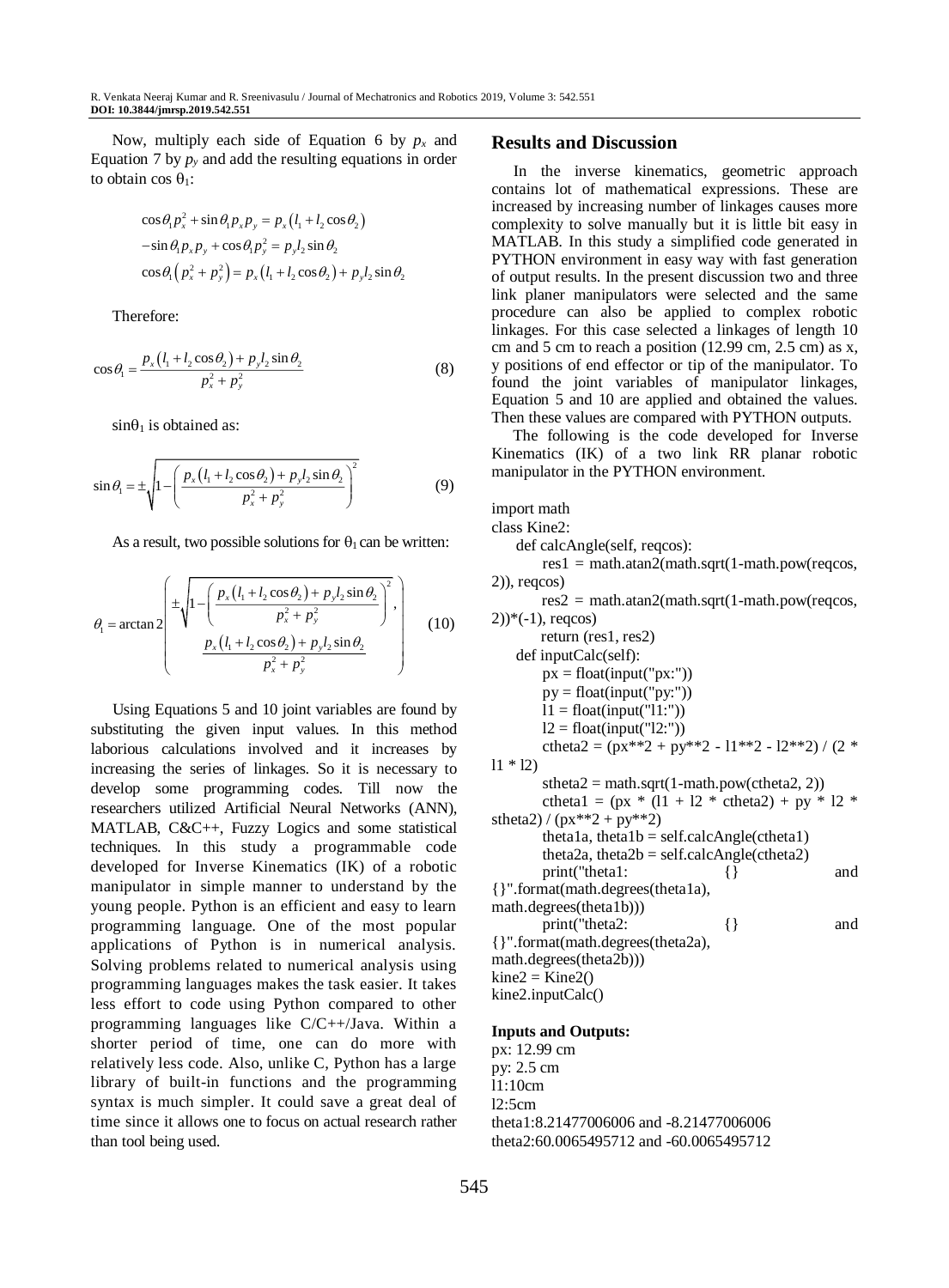

**Fig. 3:** Elbow up position and orientation of 2 link manipulator for first solution



**Fig. 4:** Elbow down position and orientation of 2 link manipulator for first solution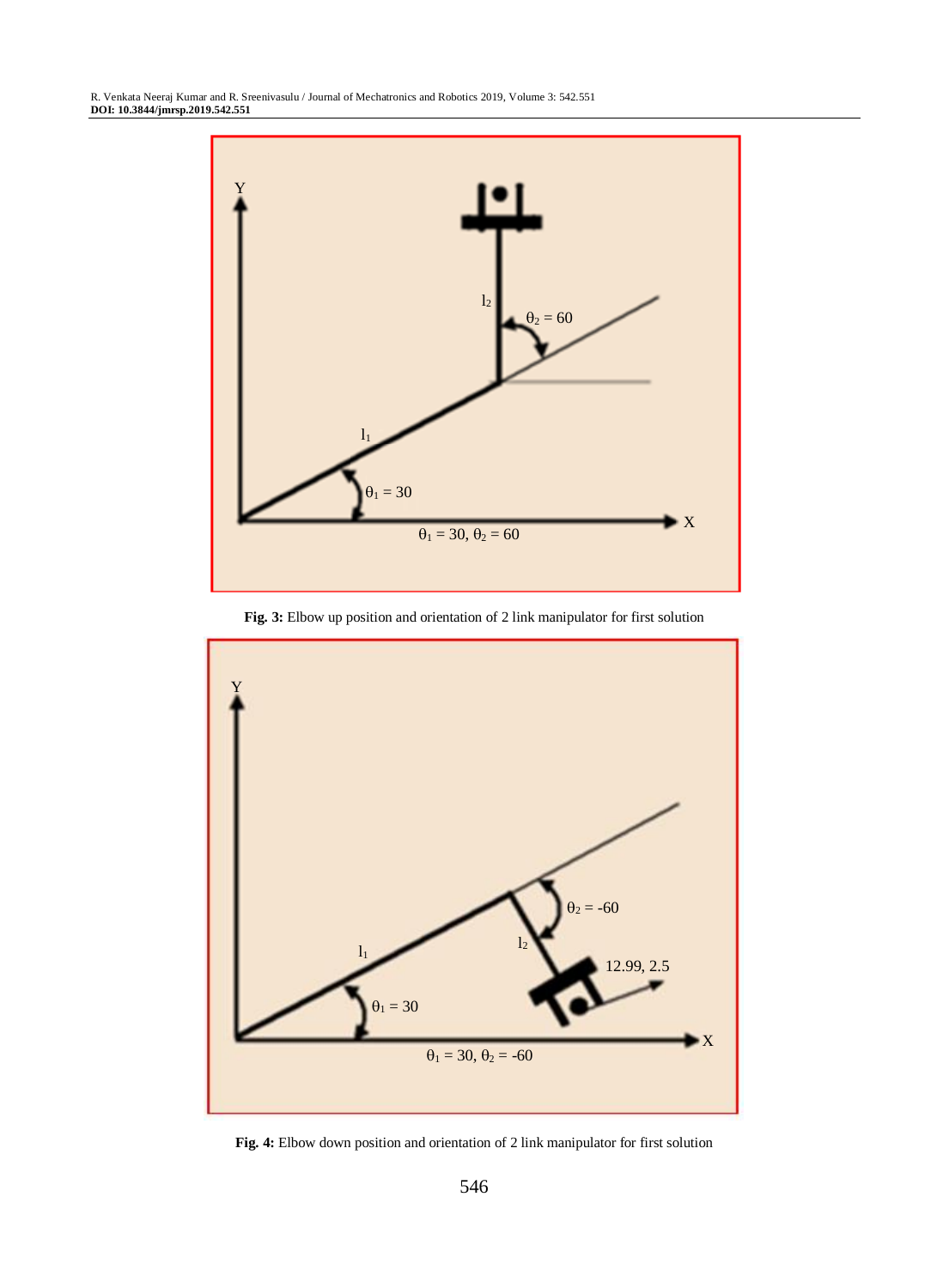

**Fig. 5:** Elbow up position and orientation of 2 link manipulator for second solution



**Fig. 6:** Elbow down position and orientation of 2 link manipulator for second solution

The following are the different configurations executed by feeding the input values in developed programme and depicted in the following Fig. 3 to 6.

#### *Case II. Three Link RR Planar Manipulator*

Consider a three link RR planar manipulator along xy plane. For this mechanism also, similar geometric approach attempted for obtaining inverse solution. But the results in this method revealed that when number of links are increased then the solution procedure becomes complex. So for serial planer manipulators geometric approach gives complex solution. In this connection, PYTHON code provides easy steps to achieve solution and it helps to reduce the time and also gives accurate performance while running the programme comparing with MATLAB. The programme code and elbow down and elbow up configurations shown in the following Fig. 7 to 9.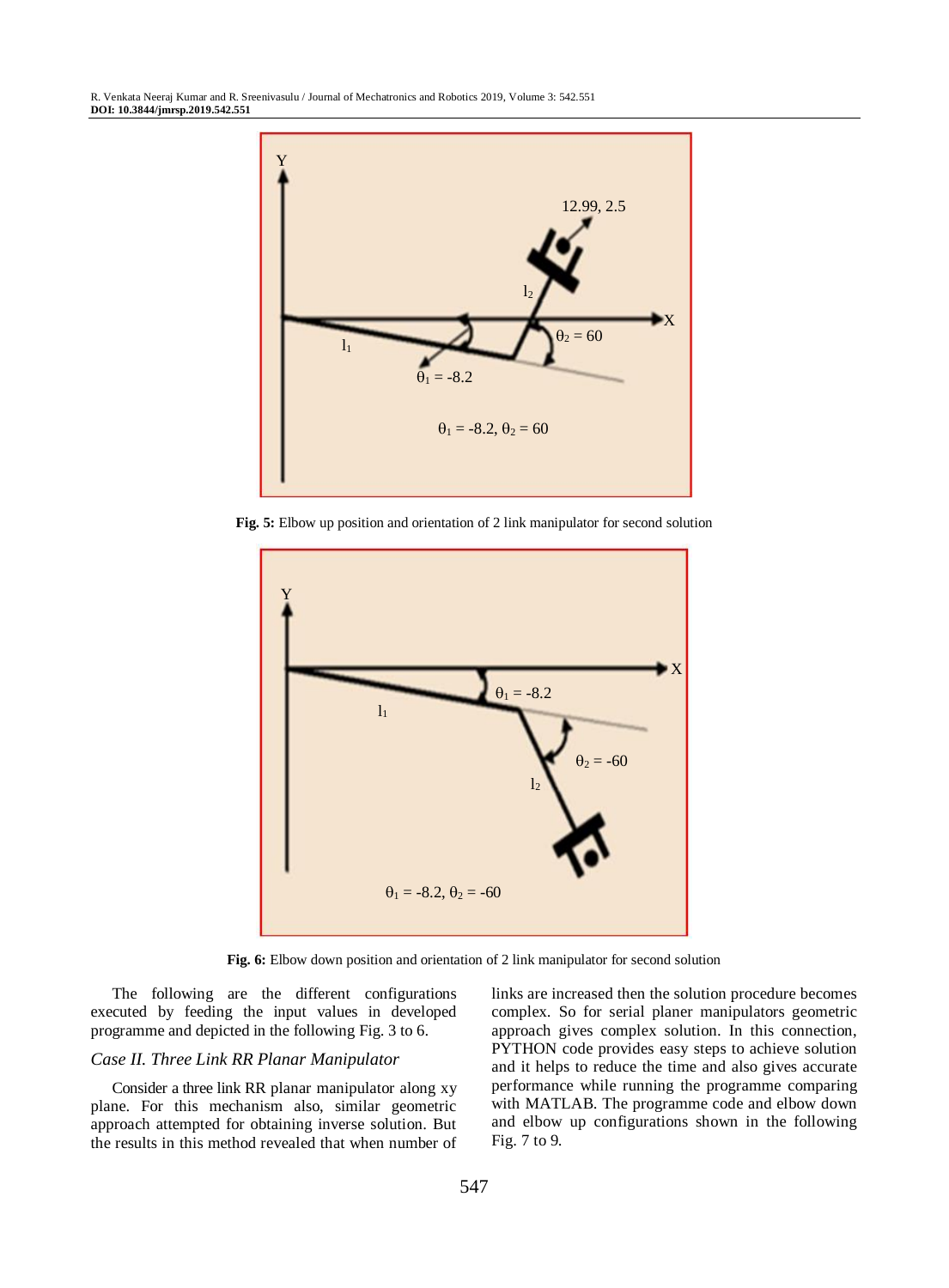

**Fig. 7:** Geometric model diagram of 3 link manipulator

![](_page_6_Figure_3.jpeg)

**Fig. 8:** Elbow down position and orientation of 3 link manipulator for first solution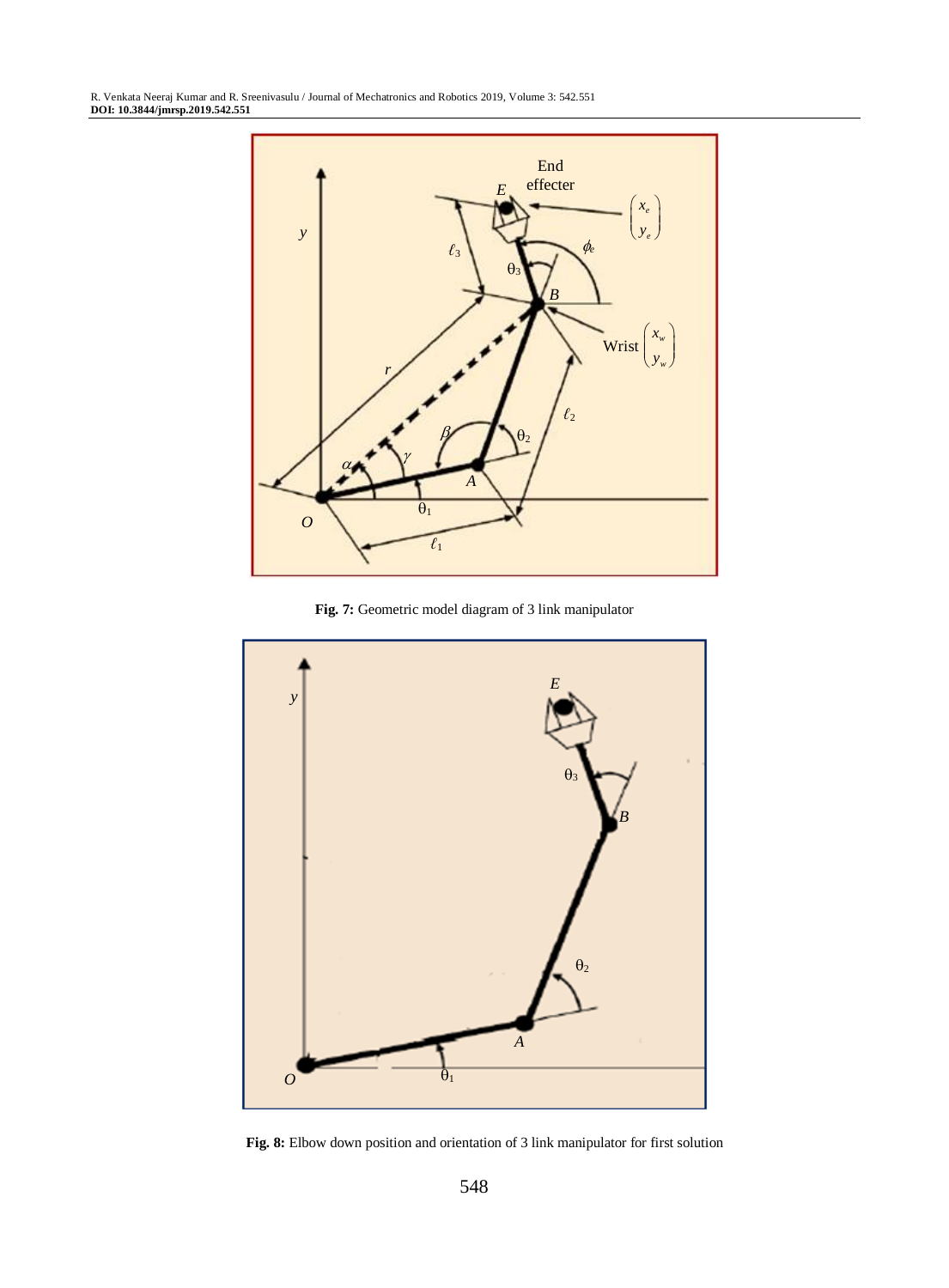![](_page_7_Figure_1.jpeg)

**Fig. 9:** Elbow up position and orientation of 3 link manipulator for first solution

The following is the code developed for Inverse Kinematics (IK) of a three link RR planar robotic manipulator in the PYTHON environment.

import math class Kine3: def cosCalc(self, a, b, c):  $angle = math.acos((a * a + b * b - c * c)/(2 * a * b))$ return angle def inputCalc(self):  $xe = float(input("xe:"))$ ye = float(input("ye: ")) phie = math.radians(float(input("phie in degrees: ")))  $11 =$  float(input("11: "))  $l2 = float(input("l2: "))$  $13 =$  float(input("13: "))  $xw = xe - 13$  \* math.cos(phie)  $vw = ve - 13 * math.sin(phie)$  $r = \text{math.sqrt}(xw^{**}2 + yw^{**}2)$  $gamma = self.coSCalc(r, 11, 12)$ theta $2 = \text{math.pi - self.coSCalc}(11, 12, r)$ 

theta1 = math.atan2(yw, xw) - gamma

theta $3$  = phie - theta $1$  - theta $2$ 

{}".format(math.degrees(theta1), math.degrees(theta1 +  $2 * gamma))$ print("theta2:  $\{ \}$  and {}".format(math.degrees(theta2), math.degrees(theta2 \* - 1))) print("theta3: {} and {}".format(math.degrees(theta3), math.degrees(theta3 +  $2 * (theta2 - gamma))$  $kine3 = Kine3()$ kine3.inputCalc() **Inputs and Outputs** xe: 12.99 cm ye: 2.5 cm phie in degrees: 130 l1: 10cm l2: 5cm l3: 2cm theta1:-8.297738622523704 and 16.05539094694738 theta2:37.12800501988501 and -37.12800501988501 theta3:101.1697336026387and 151.07261407293765

print("theta1:  $\{ \}$  and

The following configurations drawn for every elbow up and elbow down positions of manipulator links to reach a desired position.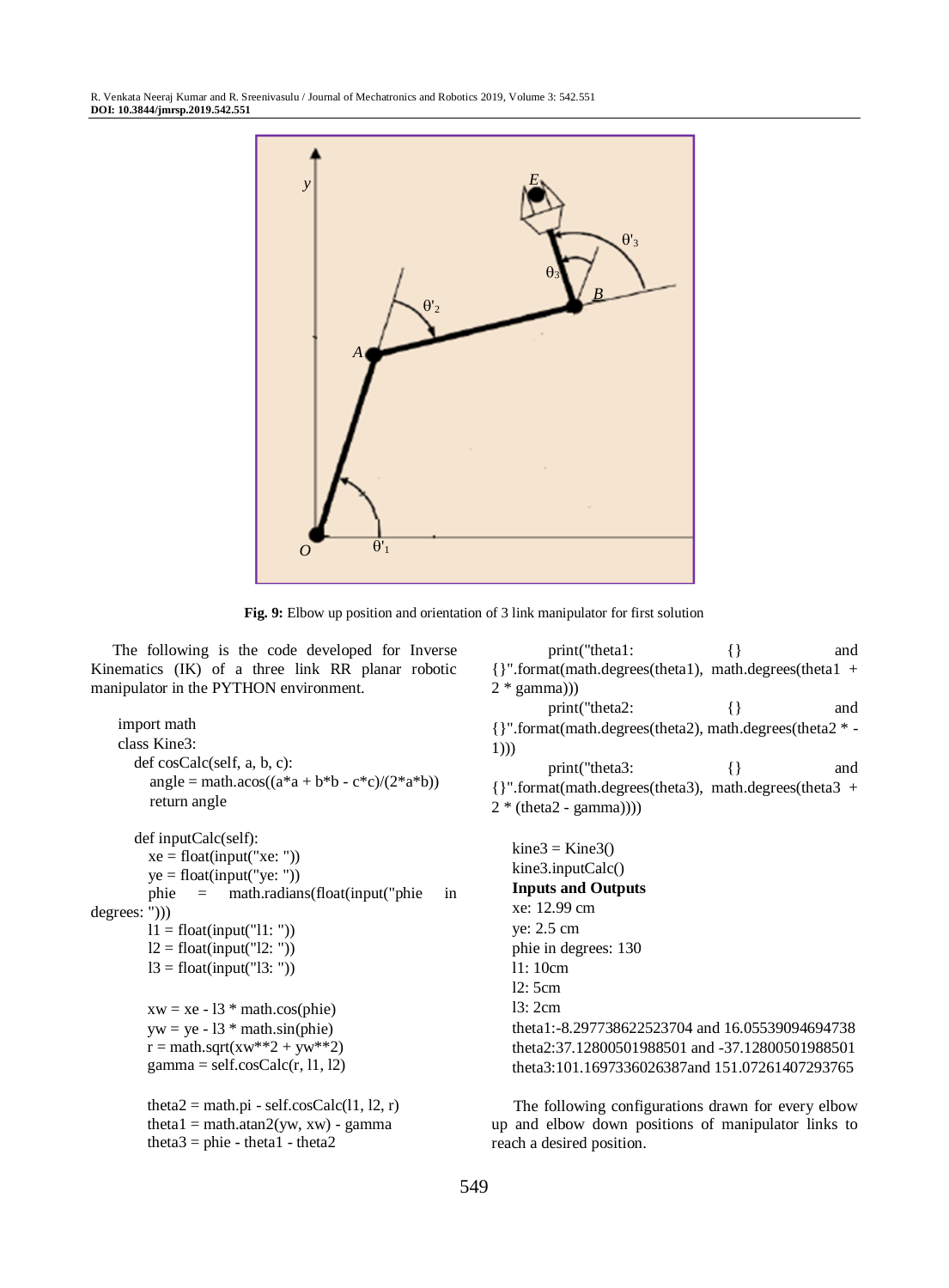# **Conclusion**

The proposed approach has been demonstrated for a two and three link planer manipulators, it should be examined for a few more intricate arrangements of robotic linkages such as greater than two degrees of freedom manipulators and parallel linkages. This can be possibly implemented for different model cases in which the solution for the mathematical expression of the inverse kinematics is using PYTHON software code.

# **Acknowledgement**

The authors are thankful to management, principal and department of mechanical engineering and computer science engineering staff for providing advices while preparing this paper.

# **Funding Information**

There is no funding agency to support for preparation of this manuscript.

# **Author's Contributions**

**R. Sreenivasulu:** Developed the theoretical frame work and supervised the research.

**R. Venkata Neeraj Kumar:** Developed a programme in PYTHON and obtained the results.

# **Ethics**

This article is an original research paper. There are no ethical issues that may arise after the publication of this manuscript.

# **References**

- Chaitanyaa, G. and S. Reddy, 2016. Genetic algorithm based optimization of a two Link planar robot manipulator. Int. J. Lean Think., 7: 1-3.
- Chen, Q., S. Zhu and X. Zhang, 2015. Improved inverse kinematics algorithm using screw theory for a six-DOF robot manipulator. Int. J. Adv. Robotic Syst., 12: 140-140. DOI: 10.5772/60834
- Chirikjian, G.S., 1994. Kinematics of a metamorphic robotic system. Proceedings of the IEEE International Conference on Robotics and Automation, May 8-13, IEEE Xplore Press, San Diego, CA, USA, pp: 449-455. DOI: 10.1109/ROBOT.1994.351256
- Craig, J.J., 1989. Introduction to robotics. Addison-Wesley.
- Raheem, F.A., A.T. Sadiq and N.A.F. Abbas, 2019. Robot arm free Cartesian space analysis for heuristic path planning enhancement. Int. J. Mech. Mechatron. Eng., 19: 29-42.
- Hudgens, J.C. and D. Tesar, 1988. Fully-parallel six degree-of-freedom micromanipulator: Kinematic analysis and dynamic model. Proceedings of the Trends and Developments in Mechanisms, Machines and Robotics, Sept. 25-28, Kissimmee, FL, USA, pp: 29-37.
- Hussain, M.A. and B. Nobie, 1985. Applications of MACSYMA to Kinematics and Mechanical System. In: Application of Computer Algebra, Pavell, R. (Ed.), Kluwer Academic Publishers, Dordrecht, pp: 262-280.
- Jones, B.A. and I.D. Walker, 2006. Kinematics for multisection continuum robots. IEEE Trans. Robot., 22: 43-55. DOI: 10.1109/TRO.2005.861458
- Kanayama, Y., Y. Kimura, F. Miyazaki and T. Noguchi, 1990. A stable tracking control method for an autonomous mobile robot. Proceedings of the IEEE International Conference on Robotics and Automation, May 13-18, IEEE Xplore Press, Cincinnati, OH, USA, pp: 384-389. DOI: 10.1109/ROBOT.1990.126006
- Kircanski, M. and M. Vukobratovic, 1985. Computeraided generation of manipulator kinematics models in symbolic form. Proceedings of the 15th ISIR, (SIR' 85), pp: 1043-1049.
- Kircanski, M. and M. Vukobratovic, 1986. A new program package for generating symbolic kinematics models of arbitrary serial-link manipulators. Proceedings of the 16th ISIR, (SIR' 85), pp: 249-258.
- Malley, 2011. Introduction to robotics, inverse manipulator kinematics. Int. J. Soft Comput.
- Mandava, R.K. and P.R. Vundavilli, 2016. Forward and inverse kinematic based full body gait generation of biped robot. Proceedings of the International Conference on Electrical, Electronics and Optimization Techniques, Mar 3-5, IEEE Xplore Press, Chennai, India, pp: 3301-3305. DOI: 10.1109/ICEEOT.2016.7755317
- Mohamed, M.G. and J. Duffy, 1985. A direct determination of the instantaneous kinematics of fully parallel robot manipulators. J. Mechanisms Transmiss. Automat. Design, 107: 226-229. DOI: 10.1115/1.3258713
- Morris, R.D., 1987. A symbolic matrix manipulation package for the kinematics analysis of robot manipulator. CIME, 5: 40-56.
- Murray, R.M., 2017. A Mathematical Introduction to Robotic Manipulation. 1st Edn., CRC Press, Boca Raton, ISBN-10: 1351469789, pp: 503.
- Nugroho, S.A., A.S. Prihatmanto and A.S. Rohman, 2014. Design and implementation of kinematics model and trajectory planning for NAO humanoid robot in a tic-tac-toe board game. Proceedings of the IEEE 4th International Conference on System Engineering and Technology, Nov 24-25, IEEE Xplore Press, Bandung, Indonesia, pp: 1-7. DOI: 10.1109/ICSEngT.2014.7111783